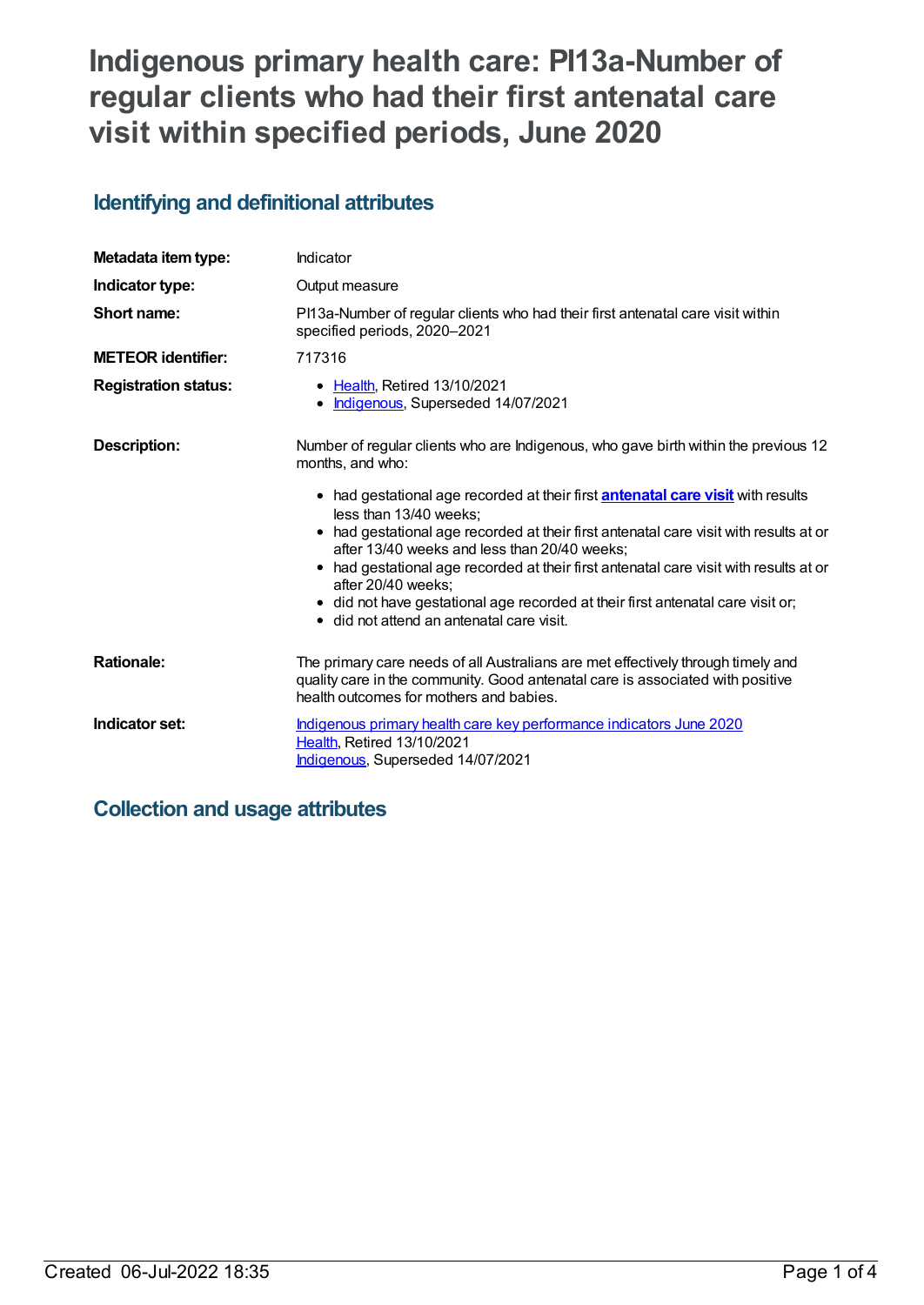| <b>Computation description:</b> | Number of regular clients who are Indigenous, who gave birth within the previous 12<br>months, and who:                                                                                                                                                                                                                                                                                                                                                                                                                                                                                           |  |
|---------------------------------|---------------------------------------------------------------------------------------------------------------------------------------------------------------------------------------------------------------------------------------------------------------------------------------------------------------------------------------------------------------------------------------------------------------------------------------------------------------------------------------------------------------------------------------------------------------------------------------------------|--|
|                                 | • had gestational age recorded at their first <b>antenatal care visit</b> with results<br>less than 13/40 weeks;<br>• had gestational age recorded at their first antenatal care visit with results at or<br>after 13/40 weeks and less than 20/40 weeks;<br>• had gestational age recorded at their first antenatal care visit with results at or<br>after 20/40 weeks;<br>• did not have gestational age recorded at their first antenatal care visit or;<br>• did not attend an antenatal care visit.<br>'Regular client' refers to a client of an Australian Government Department of Health- |  |
|                                 | funded primary health-care service (that is required to report against the Indigenous<br>primary health care key performance indicators) who has an active medical record;<br>that is, a client who has attended the Department of Health-funded primary health-<br>care service at least 3 times in 2 years.                                                                                                                                                                                                                                                                                     |  |
|                                 | 'Birth' includes live births and still births if the birthweight was at least 400 grams or<br>the gestational age was 20 weeks or more.                                                                                                                                                                                                                                                                                                                                                                                                                                                           |  |
|                                 | 'Previous 12 months' refers to either the previous financial year or the previous<br>calendar year.                                                                                                                                                                                                                                                                                                                                                                                                                                                                                               |  |
|                                 | Presented as a number.                                                                                                                                                                                                                                                                                                                                                                                                                                                                                                                                                                            |  |
| <b>Computation:</b>             | Calculated separately for each gestational age range.<br>Numerator only.                                                                                                                                                                                                                                                                                                                                                                                                                                                                                                                          |  |
| <b>Numerator:</b>               | Calculation A: Number of regular clients who are Indigenous, who gave birth within<br>the previous 12 months and who had gestational age recorded at their first<br>antenatal care visit with results less than 13/40 weeks.                                                                                                                                                                                                                                                                                                                                                                      |  |
|                                 | Calculation B: Number of regular clients who are Indigenous, who gave birth within<br>the previous 12 months and who had gestational age recorded at their first<br>antenatal care visit with results at or after 13/40 weeks and less than 20/40 weeks.                                                                                                                                                                                                                                                                                                                                          |  |
|                                 | Calculation C: Number of regular clients who are Indigenous, who gave birth within<br>the previous 12 months and who had gestational age recorded at their first<br>antenatal care visit with results at or after 20/40 weeks.                                                                                                                                                                                                                                                                                                                                                                    |  |
|                                 | Calculation D: Number of regular clients who are Indigenous, who gave birth within<br>the previous 12 months and who did not have gestational age recorded at their first<br>antenatal care visit.                                                                                                                                                                                                                                                                                                                                                                                                |  |
|                                 | Calculation E: Number of regular clients who are Indigenous, who gave birth within<br>the previous 12 months and who did not have an antenatal visit recorded.                                                                                                                                                                                                                                                                                                                                                                                                                                    |  |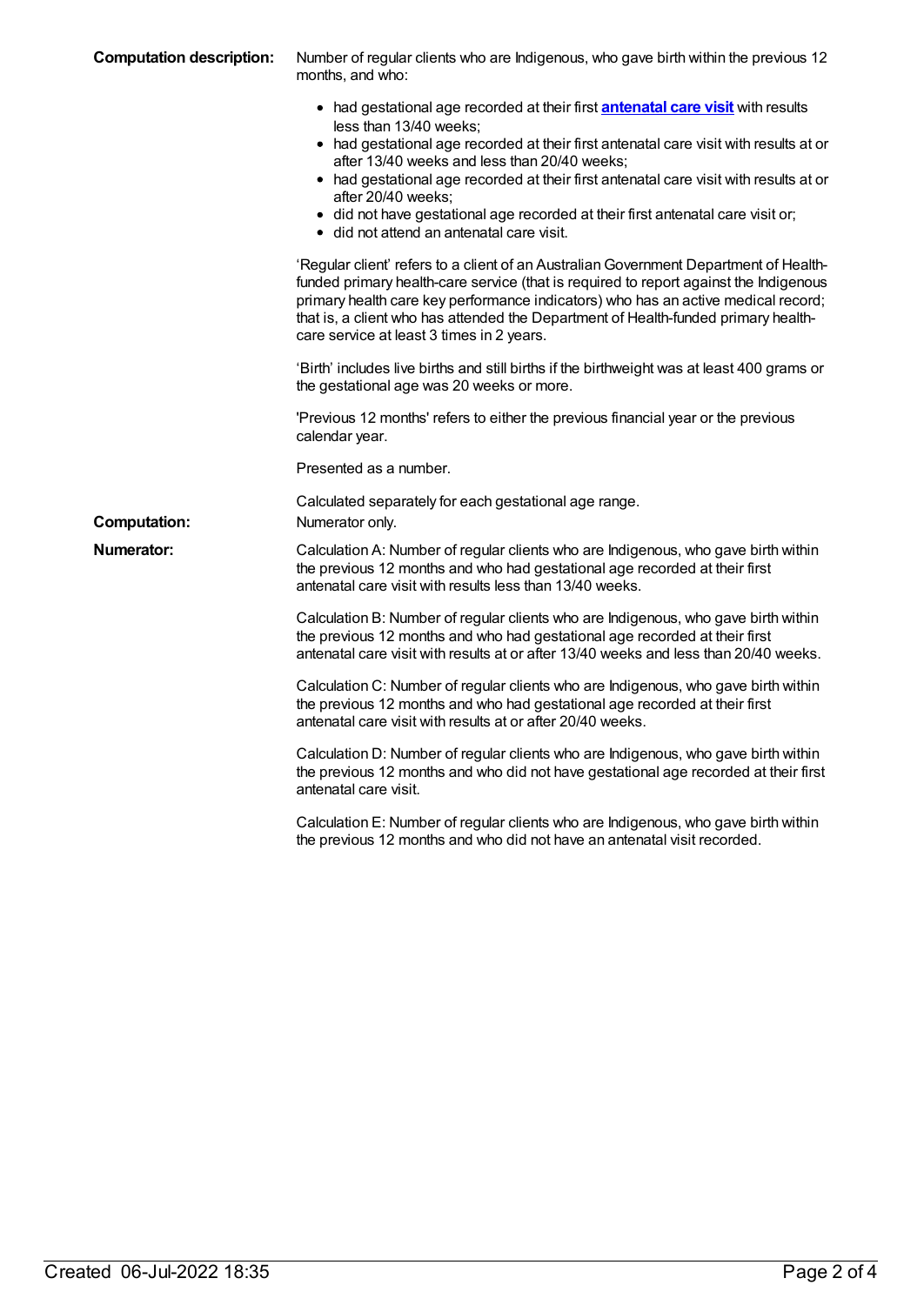[Person—Indigenous](https://meteor.aihw.gov.au/content/602543) status, code N

**Data Source**

[Indigenous](https://meteor.aihw.gov.au/content/430643) primary health care data collection

**NMDS / DSS**

[Indigenous](https://meteor.aihw.gov.au/content/715320) primary health care NBEDS 2020–21

#### **Data Element / Data Set**

Person-regular client indicator, yes/no code N

**Data Source**

[Indigenous](https://meteor.aihw.gov.au/content/430643) primary health care data collection

**NMDS / DSS**

[Indigenous](https://meteor.aihw.gov.au/content/715320) primary health care NBEDS 2020–21

#### **Data Element / Data Set**

[Pregnancy—estimated](https://meteor.aihw.gov.au/content/695410) duration of pregnancy at the first antenatal care visit, total completed weeks N[N]

#### **Data Source**

[Indigenous](https://meteor.aihw.gov.au/content/430643) primary health care data collection

**NMDS / DSS**

[Indigenous](https://meteor.aihw.gov.au/content/715320) primary health care NBEDS 2020–21

#### **Data Element / Data Set**

Product of [birth—birth](https://meteor.aihw.gov.au/content/695437) status, code N

#### **Data Source**

[Indigenous](https://meteor.aihw.gov.au/content/430643) primary health care data collection

#### **NMDS / DSS**

[Indigenous](https://meteor.aihw.gov.au/content/715320) primary health care NBEDS 2020–21

#### **Guide for use**

All births (live, still) of more than 20 weeks gestation or more than 400 grams.

| Disaggregation:                         | Mother's age group:<br>a) less than 20 years<br>b) 20 to 34 years<br>c) 35 years and over. |
|-----------------------------------------|--------------------------------------------------------------------------------------------|
| <b>Disaggregation data</b><br>elements: | Data Element / Data Set                                                                    |
|                                         | Person-age, total years N[NN]                                                              |
|                                         | Data Source                                                                                |
|                                         | Indigenous primary health care data collection                                             |
|                                         | NMDS / DSS                                                                                 |
|                                         | Indigenous primary health care NBEDS 2020-21                                               |